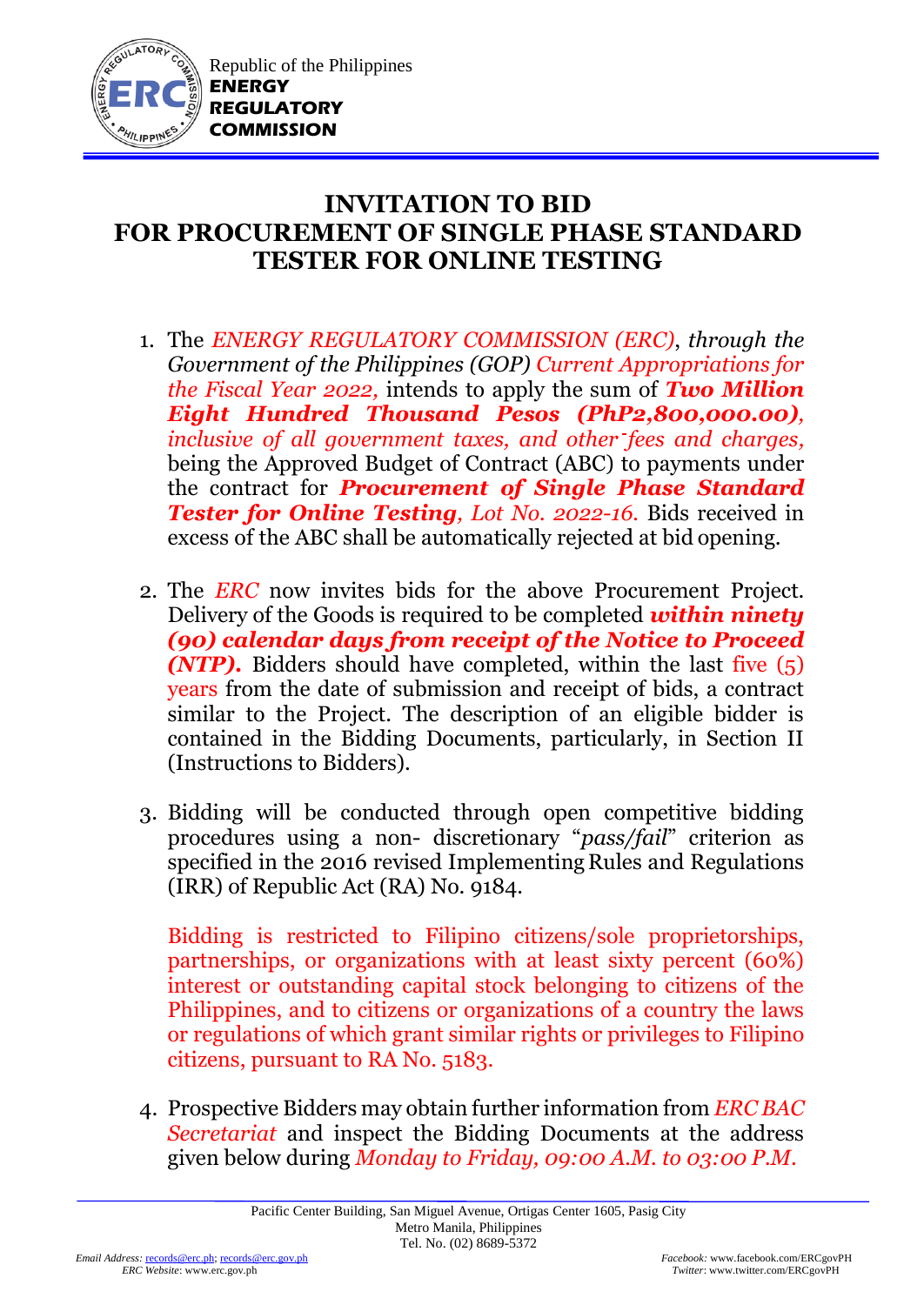- 5. A complete set of Bidding Documents may be acquired by interested Bidders on *08 March 2022* from the given address and website(s) below *and upon payment of the applicable fee for the Bidding Documents, pursuant to the latest Guidelines issued by the GPPB, in the amount of Five Thousand Pesos (PhP5,000.00)***.** The Procuring Entity shall allow the bidder to present its proof of payment for the fees *in person.*
- 6. The *ERC BAC* will hold a Pre-Bid Conference<sup>1</sup> , which shall be open to prospective bidders, on *17 March 2022, 03:00 P.M. through videoconferencing via MS Teams, which can be accessed through:*

[https://teams.microsoft.com/l/meetup](https://teams.microsoft.com/l/meetup-join/19%3Ameeting_MGRhNmYwNGUtNzBiYy00OGM3LWJiYTQtMDIzYzlhYjE2MWQx%40thread.v2/0?context=%7B%22Tid%22%3A%2234a3c75d-10fe-482b-9220-04df09540e89%22%2C%22Oid%22%3A%225f074c63-51dc-4812-9356-3479a48fb753%22%7D)[join/19%3Ameeting\\_MGRhNmYwNGUtNzBiYy00OGM3LWJiYT](https://teams.microsoft.com/l/meetup-join/19%3Ameeting_MGRhNmYwNGUtNzBiYy00OGM3LWJiYTQtMDIzYzlhYjE2MWQx%40thread.v2/0?context=%7B%22Tid%22%3A%2234a3c75d-10fe-482b-9220-04df09540e89%22%2C%22Oid%22%3A%225f074c63-51dc-4812-9356-3479a48fb753%22%7D) [QtMDIzYzlhYjE2MWQx%40thread.v2/0?context=%7B%22Tid%2](https://teams.microsoft.com/l/meetup-join/19%3Ameeting_MGRhNmYwNGUtNzBiYy00OGM3LWJiYTQtMDIzYzlhYjE2MWQx%40thread.v2/0?context=%7B%22Tid%22%3A%2234a3c75d-10fe-482b-9220-04df09540e89%22%2C%22Oid%22%3A%225f074c63-51dc-4812-9356-3479a48fb753%22%7D) [2%3A%2234a3c75d-10fe-482b-9220-](https://teams.microsoft.com/l/meetup-join/19%3Ameeting_MGRhNmYwNGUtNzBiYy00OGM3LWJiYTQtMDIzYzlhYjE2MWQx%40thread.v2/0?context=%7B%22Tid%22%3A%2234a3c75d-10fe-482b-9220-04df09540e89%22%2C%22Oid%22%3A%225f074c63-51dc-4812-9356-3479a48fb753%22%7D) [04df09540e89%22%2C%22Oid%22%3A%225f074c63-51dc-](https://teams.microsoft.com/l/meetup-join/19%3Ameeting_MGRhNmYwNGUtNzBiYy00OGM3LWJiYTQtMDIzYzlhYjE2MWQx%40thread.v2/0?context=%7B%22Tid%22%3A%2234a3c75d-10fe-482b-9220-04df09540e89%22%2C%22Oid%22%3A%225f074c63-51dc-4812-9356-3479a48fb753%22%7D)[4812-9356-3479a48fb753%22%7D](https://teams.microsoft.com/l/meetup-join/19%3Ameeting_MGRhNmYwNGUtNzBiYy00OGM3LWJiYTQtMDIzYzlhYjE2MWQx%40thread.v2/0?context=%7B%22Tid%22%3A%2234a3c75d-10fe-482b-9220-04df09540e89%22%2C%22Oid%22%3A%225f074c63-51dc-4812-9356-3479a48fb753%22%7D)

- 7. Bids must be duly received by the BAC Secretariat through manual submission at the office address indicated below on or before *07 April 2022, 03:00 P.M.* Late bids shall not be accepted. Bidders are requested to submit one (1) original and one (1) copy of their bids. Bidders are likewise requested to bring the originals of the documents submitted and present the same for comparison during the bid opening.
- 8. All Bids must be accompanied by a bid security in any of the acceptable forms and in the amount stated in **ITB** Clause 14.
- 9. Bid opening shall be on *07 April 2022, 03:00 P.M.* at the given address below. Bids will be opened in the presence of the bidders' representatives who choose to attend the activity.
- 10. The *ERC* reserves the right to reject any and all bids, declare a failure of bidding, or not award the contract at any time prior to contract award in accordance with Sections 35.6 and 41 of the 2016 revised IRR of RA No. 9184, without thereby incurring any liability to the affected bidder or bidders.